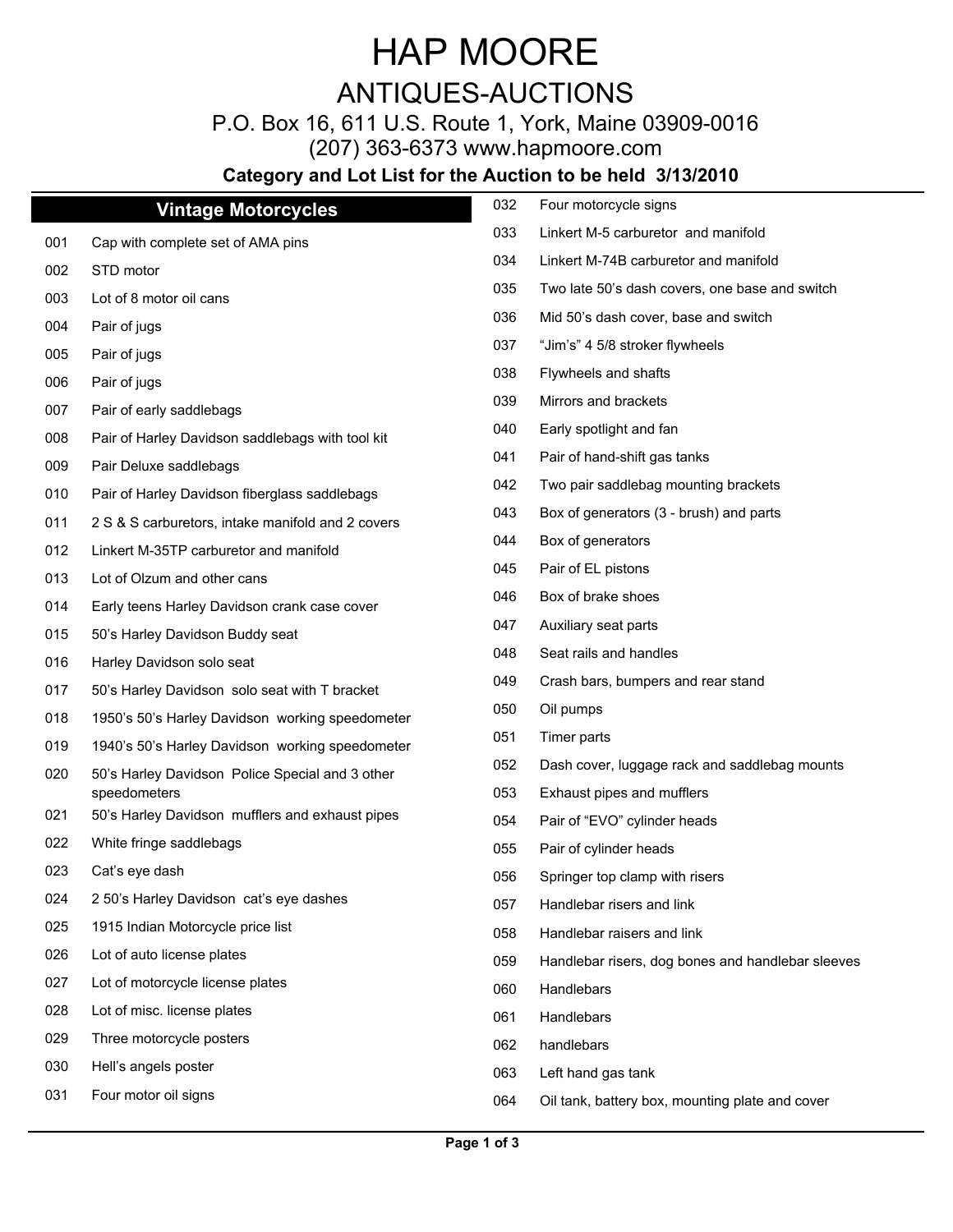## HAP MOORE ANTIQUES-AUCTIONS

P.O. Box 16, 611 U.S. Route 1, York, Maine 03909-0016

(207) 363-6373 www.hapmoore.com

#### **Category and Lot List for the Auction to be held 3/13/2010**

| 065 | Gas tanks and gas caps                              | 098 | Transmission parts                                            |
|-----|-----------------------------------------------------|-----|---------------------------------------------------------------|
| 066 | Shock absorbers                                     | 099 | Electrical parts and wire                                     |
| 067 | Accessory marker lights                             | 100 | Ignition switches and parts                                   |
| 068 | Taillights and lenses                               | 101 | Large lot of nuts, bolts, etc                                 |
| 069 | Headlights and spotlights                           | 102 | Carburetor parts                                              |
| 070 | Horn faces and siren cover                          | 103 | Brake drums, parts, axles and spacers                         |
| 071 | Gas tank emblems, fender trim and police markers    | 104 | Brake drums, backing plates and parts                         |
| 072 | Air cleaners                                        | 105 | Inner and outer primary covers                                |
| 073 | 1939 World's Fair air cleaner cover and derby cover | 106 | Pistons and wrist pins                                        |
| 074 | License plate mounting bolts                        | 107 | Coils and regulators                                          |
| 075 | Front fender marker lights                          | 108 | CV carburetors                                                |
| 076 | Taillight (1955 style)                              | 109 | Misc. parts                                                   |
| 077 | Gear case covers, gears and cams                    | 110 | Misc parts                                                    |
| 078 | 3 Camshafts                                         | 111 | 1950's Gas tank emblems                                       |
| 079 | 3 Cylinders and gaskets                             | 112 | 1941 - 46 Gas tank emblems                                    |
| 080 | 2 Cylinders                                         | 113 | Large box of carburetors and parts                            |
| 081 | Rear fender                                         | 114 | Two 16 " wheels and tires                                     |
| 082 | Front fender and trim                               | 115 | 18" and 16" wheels and tires                                  |
| 083 | Front fender                                        | 116 | Rim and rotor with tire; rim with drum, tubes and tire spoons |
| 084 | Front fender                                        | 117 | Black seat and hand hold                                      |
| 085 | Rear fender and taillight                           | 118 | XLH seat                                                      |
| 086 | Spark plugs                                         | 119 | Linkert carburetors                                           |
| 087 | Handlebar grips                                     | 120 | Linkert carburetors                                           |
| 088 | Wheel parts and spokes                              | 121 | Pair of knuckleheads                                          |
| 089 | Misc. parts in boxes                                | 122 | Three knuckleheads                                            |
| 090 | Knucklehead parts                                   | 123 | Engine and transmission sprockets                             |
| 091 | Wide glide front end parts                          | 124 | Exhaust clamps                                                |
| 092 | Misc. oil and gas lines                             | 125 | Mousetraps                                                    |
| 093 | Transmission case and parts                         | 126 | Push rods and rocker arms                                     |
| 094 | Air cleaners                                        | 127 | Misc. parts                                                   |
| 095 | Panhead covers                                      | 128 | Foot pegs and floorboard mounts                               |
| 096 | Oil filers                                          | 129 | Duo - Gluide center stand                                     |
| 097 | Headlights, spotlights and parts                    | 130 | Lifter blocks, lifters, springs and retainers                 |